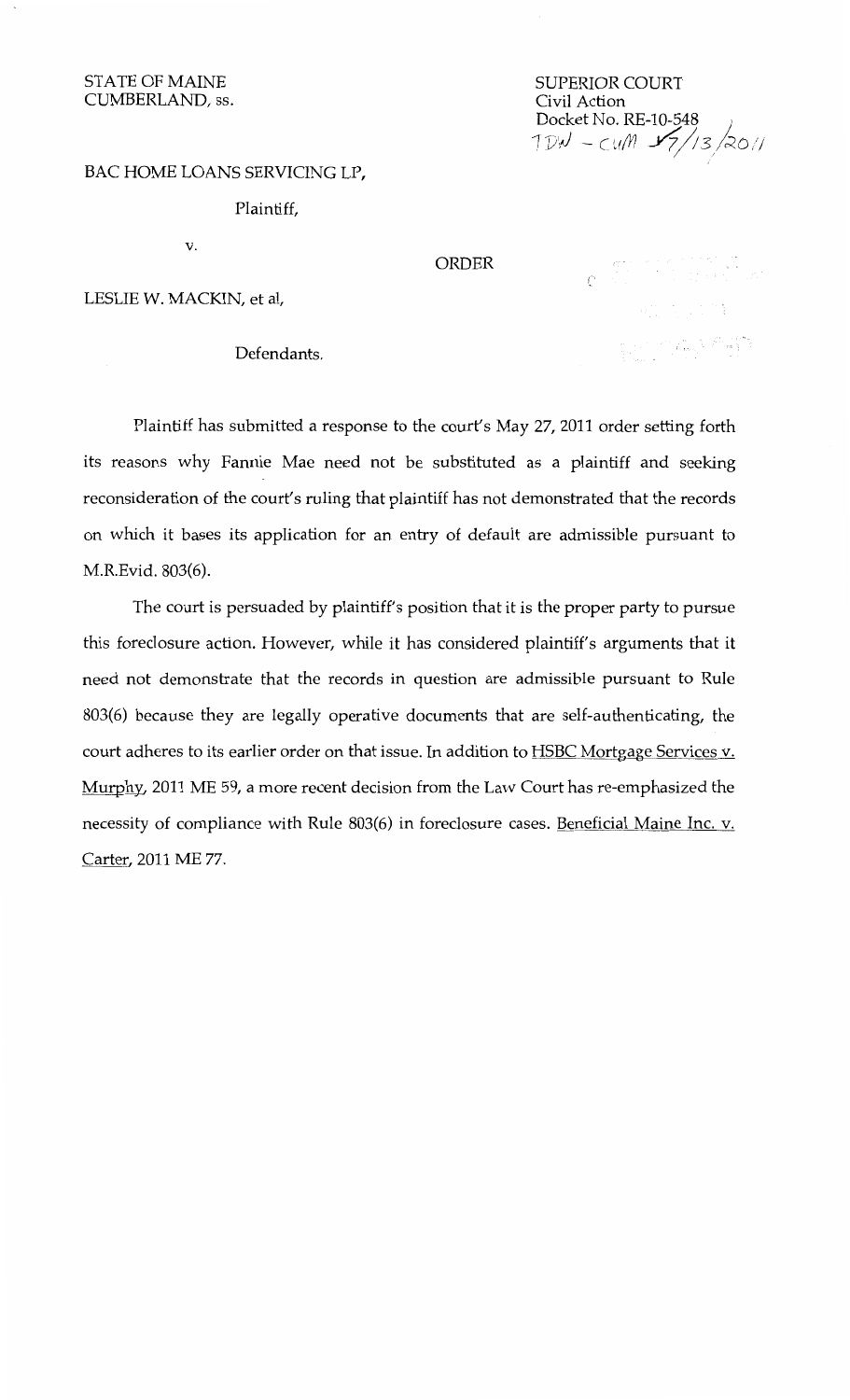The entry shall be:

The court adheres to its May 27, 2011 order. The Clerk is directed to incorporate this order in the docket by reference pursuant to Rule 79(a).

Dated: *July* 13, 2011

 $\cdot$ 

**Thomas D. Warren** Justice, Superior Court